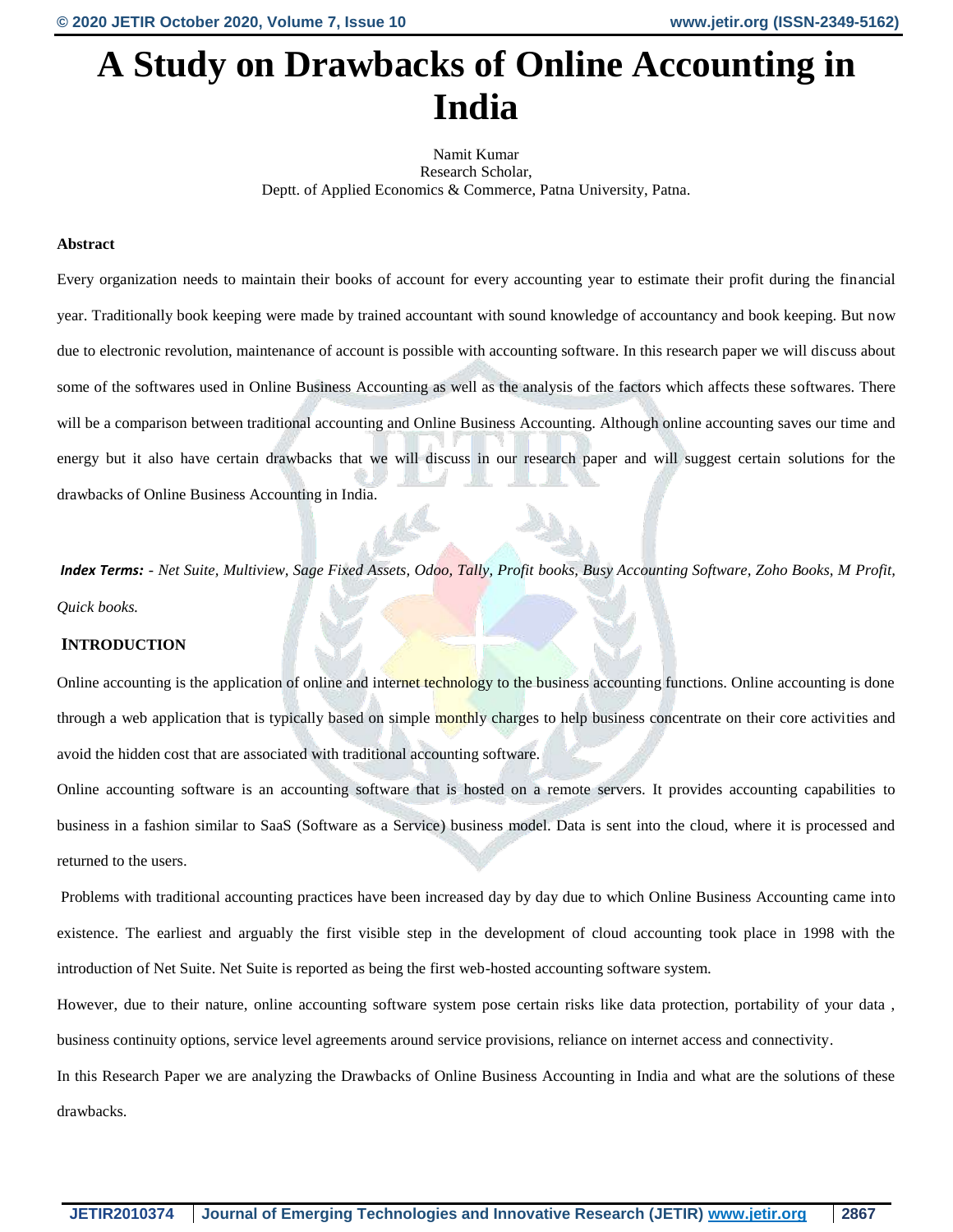# **LITERATURE REVIEW**

Tavakolian (1995) noted that an accounting package is usually one of the first major computer packages that a company purchases and it is one of the two business applications often used, with word processing being the other. It should not be a 5 surprise because Accounting plays a very significant role in the performance of organizations.

Daniel (1999) defines electronic banking as the delivery of banks' information and services by banks to customers via different delivery platforms that can be used with different terminal devices such as a personal computer and a mobile phone with browser or desktop software, telephone or digital television.

Gupta (2000) pointed out that electronic commerce is revolutionizing business in developed and developing countries. In fact, EC may change the economic status of some nations as they become active in electronic commerce. However, countries and individuals face severe obstacles as they struggle against high technology costs, poverty, lack of education, primitive infrastructure, and restrictive government regulations.

A survey conducted by Ghosh (2000) found that majority of the companies using ecommerce in India considered ecommerce a substantial part of corporate strategy. 6 However, lack of electronic payment facilities and limited technologies used by trading partners hampered the **adoption of e-commerce across the entire supply chain. Indian** Market Research Bureau (2000) conducted a survey on the status of ecommerce in India covering 360 decision makers in business and 2000 households. It found that organizations expected that 12 per cent of their turnover would be contributed through ecommerce in next two years. The market size of B2B ecommerce would touch Rs. 50,000 crore by 2001. According to NASSCOM, ecommerce was expected to touch Rs. 10,000 crore by 2002.

# **RESEARCH OBJECTIVES**

- To study the drawbacks of online accounting system
- To study the solutions for the drawbacks of online accounting system
- Comparison between Traditional accounting vs. online accounting
- Analyzing the factors affecting Online Business Accounting system.
- Some of the software used in Online Business Accounting
- To know that in which way Tata Trust corporate social responsibility activities work towards the Data Driven Governance.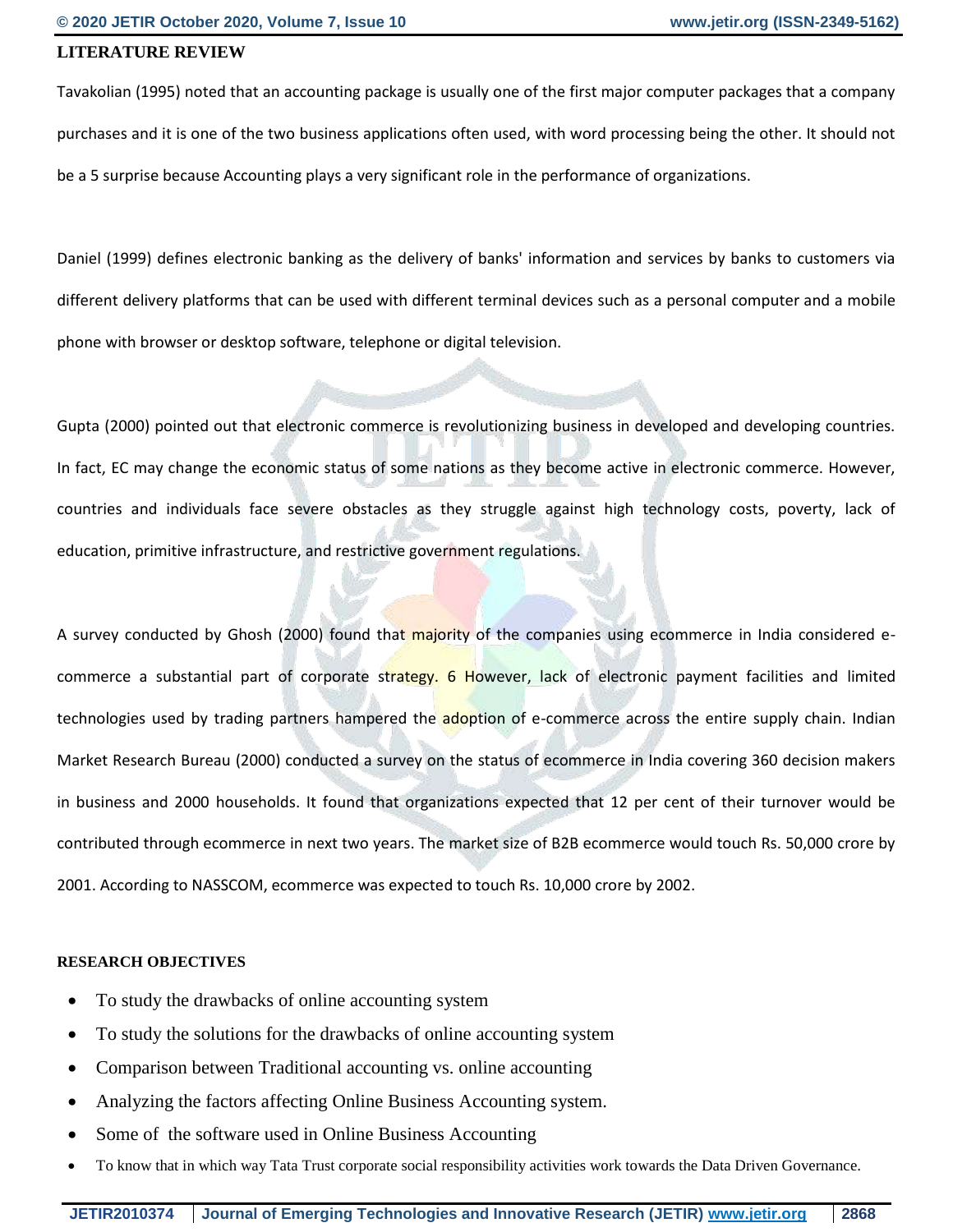# **RESEARCH METHODOLOGY**

## **Research Design**

The method of our methodological approach was qualitative method. Qualitative method are best for describing, interpreting, contextualizing, and gaining in depth insight into specific concepts or phenomena.

## **Sample Technique & Sample Size**

In this research we have used convenience sampling technique because in this method participants are selected based on availability and willingness to take part. We have selected the participants on the basis of their qualifications, professional backgrounds as well as their real time experiences. The interview was in unstructured form and was done through audiovisual recordings and real time interviews.

The sampling size taken for the research was 11.

## **Method of Data Collection**

We have collected secondary data while extracted the information about the research from first-hand experience, textbooks as well as through the certified internet websites which gave us trusted information about Online Business Accounting. The primary data was collected by the subject experts of online business accounting with the help of Interviews.

# **SOME OF THE SOFTWARES USED IN ONLINE BUSINESS ACCOUNTING SYSTEM**

1. Net Suite-

It is a business management software suite offered as a service that performs enterprise resource planning (ERP) and customers relationship management (CRM) functions. The Net Suite Financial system can integrate with a company's back office, sales and service process.

2. Multiview-

It offers a suite of financials solutions with multiview, companies gain visibility over corporate data. Multiview also offers a reporting and analytics environment with the viewpoint tool.

3. Sage Fixed Assets-

It is a hybrid asset management solution that helps business track and manage the fixed assets through different steps of assets lifecycle.

4. Odoo-

It is open source software and offers security features to business technology and software development communities around the world. The oddo market offers numerous modules and apps that are simple for a variety of business needs.

5. Tally-

It is a software that stores all the business transaction of each account in detail. Tally ERP 9 follows double entry accounting system and hence eliminates rectifies possible errors. Tally ERP 9 is one of the best accounting software that can integrate with other business applications.

6. Profit books-

It is a cloud accounting software specifically designed for small businesses. It is a cloud based accounting solution that lets you create invoices, track expenses and manage inventory, helping you save time and manage finances efficiently.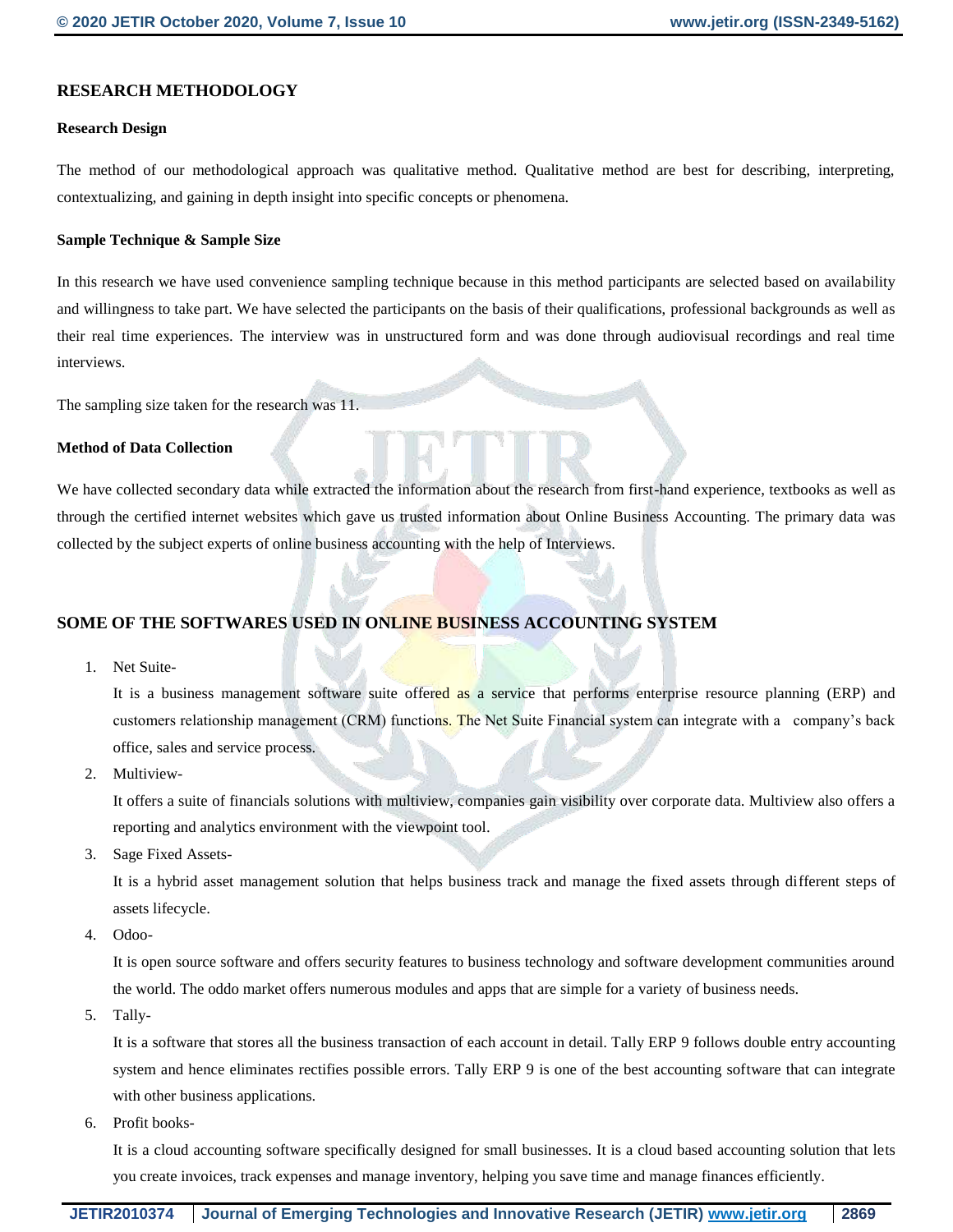7. Busy Accounting Software-

It is developed by Busy Infotech Pvt. Ltd. It is an integrated business software helping SMEs manage accounting, sales, purchase, VAT, currency, payroll and multi-location inventory.

8. Zoho Books-

It is a user friendly online accounting software designed for SMEs. Using this accounting software, you can send professional invoices to client and ensure that you are receiving online payments really quick.

9. M Profit-

M Profit accounting software is a leading portfolio management and accounting software for Indian Investors, traders, family offices, advisors, CAs and corporate.

10. QuickBooks-

It is designed by Intuit Inc. for various types of small businesses. It is an online accounting software with an easy to use interface and tools. You can directly connect your bank account to QuickBooks to import and categorize transactions automatically.

# **ANALYZING THE FACTORS AFFECTING ONLINE BUSINESS ACCOUNT**

- 1. User-friendly Software- The ease of use is a prime factor to consider when buying accounting system. The user-friendly software provides you with a dashboard that shows charts giving the financial status of your company.
- 2. Multi-Currency Transactions- The internet has reduced the distance between and the businesses. Today, even small enterprise serve overseas clients. If you have such clients, make sure that accounting software that you are investigating facilitates multi-currency transactions.
- 3. Secure Data- With the online accounting software, you can save business' financial data on the external servers. It is safe there from any physical hazard at your end. You should know when the data is backed up and make sure the frequency is as per your needs.
- 4. Customer Support- The level of customer support offered by the manufacturer of accounting software is one of the vital factors to consider when selecting a software package. If your staff is not happy with the software, it is going to delay the transactions from the old systems to new one.
- 5. Price of Accounting Software- The pricing, for small business owners, has always been one of the things to consider when buying accounting software. They are not in a position to pay high license fees for it.

# **CONCLUSION**

Comparison between Traditional accounting vs. online accounting

1. Back Up-

Traditional accounting is dependent on storing the data manually which can be misplaced or can be lost due to fire or theft, due to this we will not be able to access the data anymore

Whereas online accounting is stored off site on someone else's system that perform regular backups to ensure your data is safe and secure.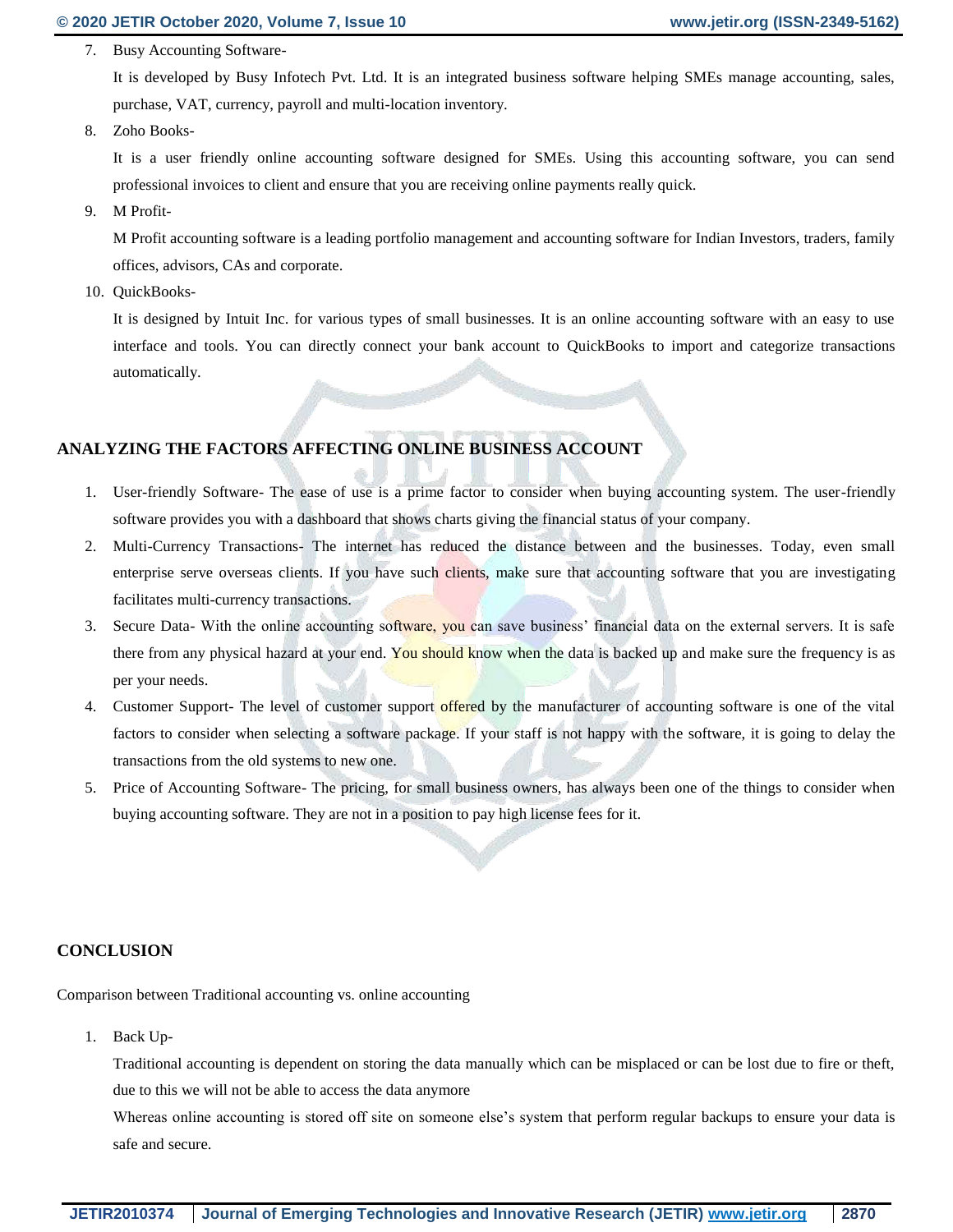2. Cost-

Traditional accounting can be very expensive as it requires a lot of manual labour number calculation. It might sound easy but somebody has to sit there and go through all of the accounts which obviously costs money.

Online accounting on the other hand is considerably cheaper. No longer are you required to calculate huge sums of money for expensive accountancy software or licenses.

3. Transparency-

When you enter your receipts, invoices and expenditure online through the software not only does this give you a look into the numbers but allows you to communicate with your accountant easier.

With traditional accounting there is normally less communication with the client as the accountant receives all the receipts and invoices and just works through them.

4. Calculation-

As the online accounting provides automatic calculation feature it is easy for the user to calculate the data. Whereas the traditional accounting uses manual calculation which requires large amount of time as well as effort.

## 5. Flexibility Test-

In online accounting we can take the key data of finance wherever and whenever we want to and this can be very useful. But in traditional accounting it is restrictive as we need to wait for the figures from accountant and we cannot get it as soon as we want.

#### 6. Communication-

Traditional Business accounting generally depends on telephone, e-mail, and face to face communication. But then the online accounting software offers same communication channels and can take part in a live chat conversation. They also provide a quick turnaround when answering some queries.

# 7. Consideration-

Using online accounting system it keeps all of the data organized at one place that is computer hard drive. Finding and accessing information on an accounting software program is much easier than traditional method. Specific data can be found using system functions usually by 'find' or 'search' key.

But in traditional accounting this is not possible as the accountant does Book-Keeping and all the data are recorded in books of account and if the data is lost or misplaced then it is gone forever, there is no chance of recovering it in traditional accounting.

8. Financial Statement-

In traditional accounting financial statement are prepare at the end of the accounting period or quarter. But in online accounting financial statement gets prepared at one click button only.

9. Getting Financial Data-

Nowadays we want everything instantly and we don't like to wait for it so for that online accounting is a way we can access our data from laptop, desk computer, tablets or even from our mobile phone.

But with traditional method we have to wait until our accountant prepare our accounts.